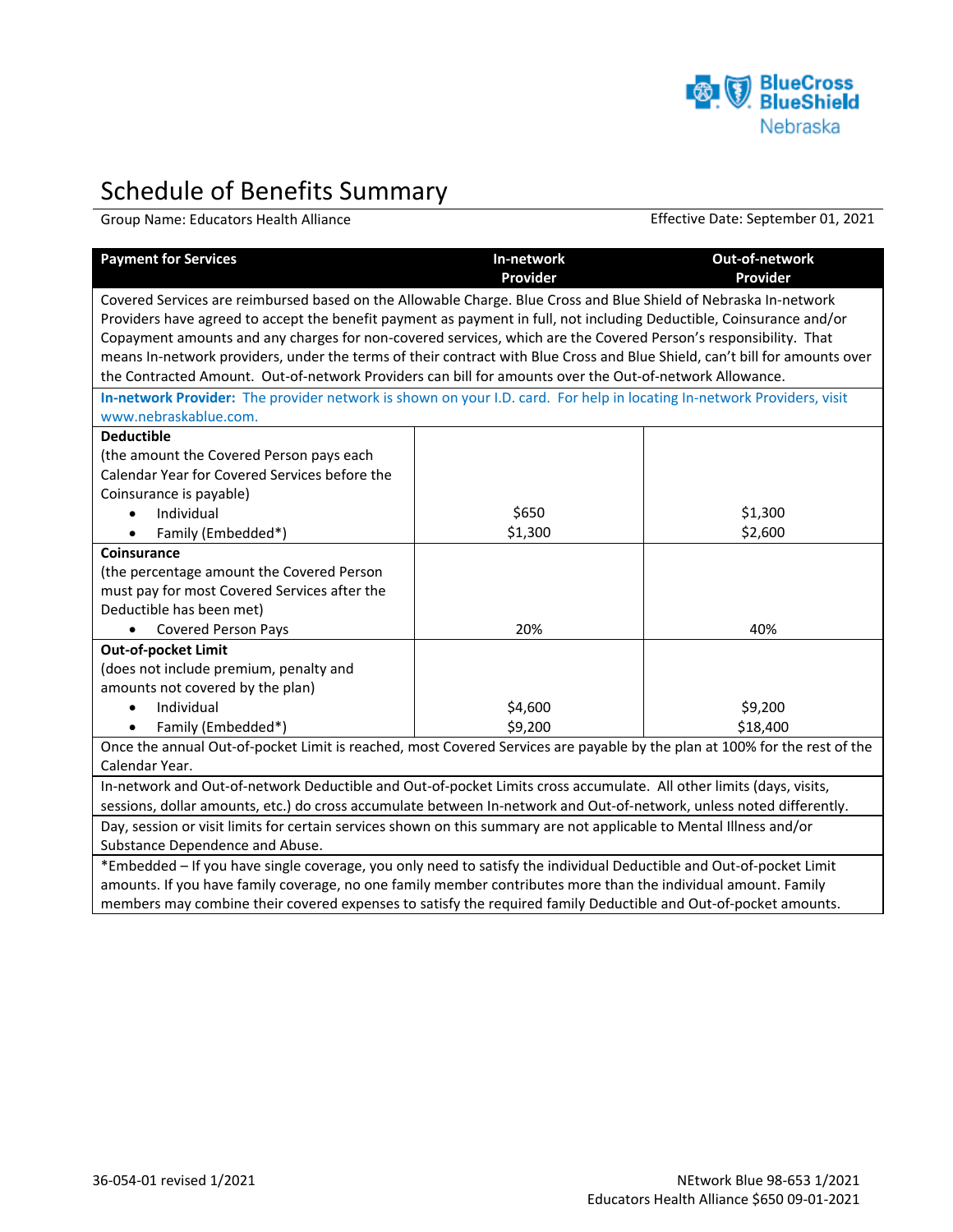## **Copayment(s) (copay(s)) apply to:**

- Physician Office
- Telehealth Services
- Urgent Care Facility
- Emergency Care
- Prescription Drugs

The Copay amount varies by the type of Covered Service. Refer to the appropriate category for benefit information.

Out-of-pocket Limit includes:

- Deductible
- Coinsurance
- Medical Copays
- Prescription Drug Copays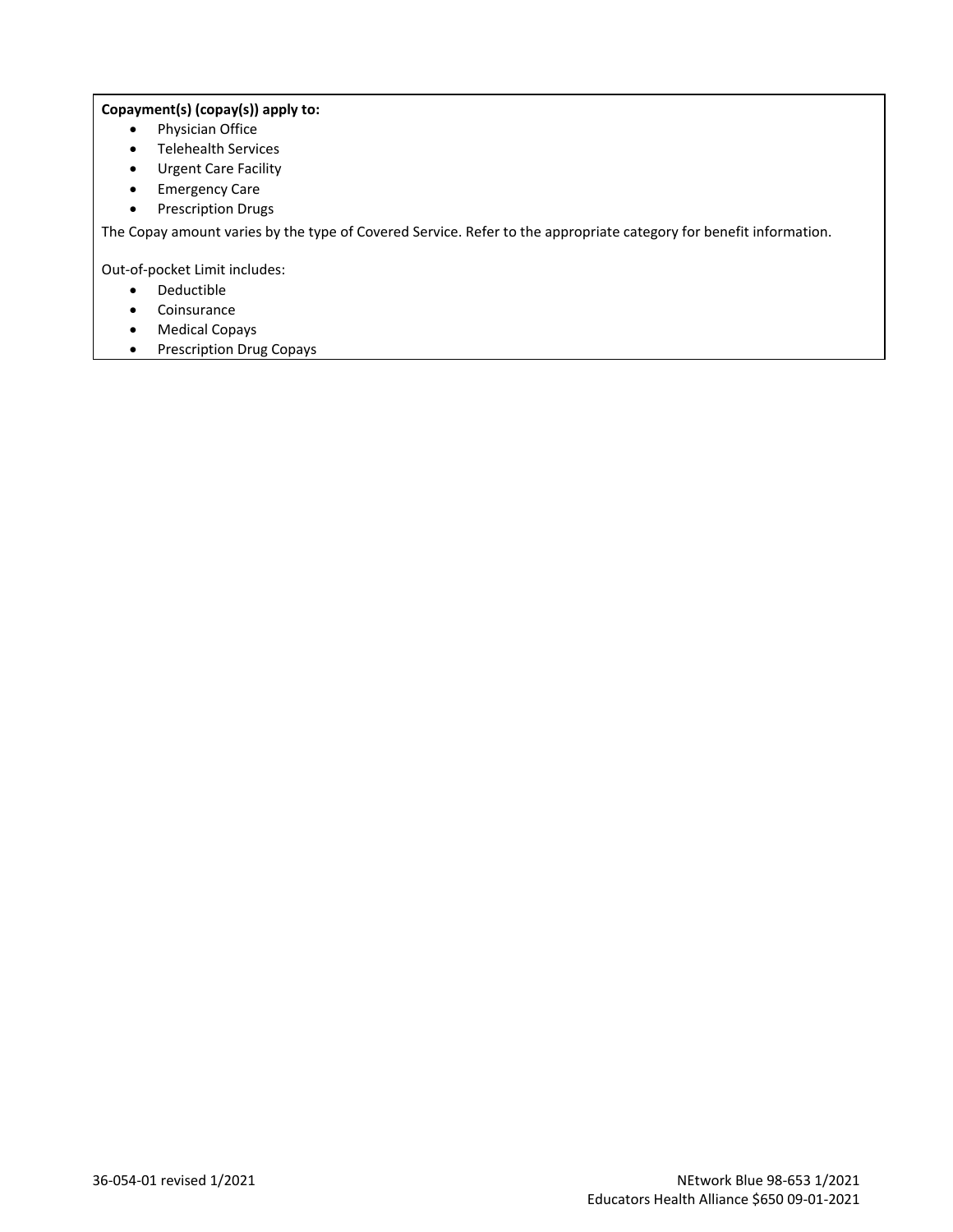| <b>Covered Services - Illness or Injury</b>                                                                                                                                                             | In-network<br>Provider           | Out-of-network<br>Provider   |  |
|---------------------------------------------------------------------------------------------------------------------------------------------------------------------------------------------------------|----------------------------------|------------------------------|--|
| <b>Physician Office</b>                                                                                                                                                                                 |                                  |                              |  |
| Primary Care Physician Office Visit                                                                                                                                                                     | \$35 Copay                       | Deductible and Coinsurance   |  |
| Specialist Physician Office Visit<br>$\bullet$                                                                                                                                                          | \$55 Copay                       | Deductible and Coinsurance   |  |
| Other Covered Services and supplies<br>$\bullet$                                                                                                                                                        |                                  |                              |  |
| provided in the Physician's Office                                                                                                                                                                      | Deductible and Coinsurance       | Deductible and Coinsurance   |  |
| (with or without an office visit billed)                                                                                                                                                                |                                  |                              |  |
| Allergy Injections and Serum<br>$\bullet$                                                                                                                                                               | Deductible and Coinsurance       | Deductible and Coinsurance   |  |
| Other Injections                                                                                                                                                                                        | Deductible and Coinsurance       | Deductible and Coinsurance   |  |
| Primary Care Physician is a physician who has a majority of his or her practice in internal or general medicine,                                                                                        |                                  |                              |  |
| obstetrics/gynecology, general pediatrics or family practice. A physician assistant is covered in the same manner as a                                                                                  |                                  |                              |  |
| Primary Care Physician.                                                                                                                                                                                 |                                  |                              |  |
| Specialist Physician is a physician who is not a Primary Care Physician.                                                                                                                                |                                  |                              |  |
| Office Visit Benefits for Primary Care and Specialist Physician Office Visit include office visits (including the initial visit to                                                                      |                                  |                              |  |
| diagnose pregnancy) and consultations.                                                                                                                                                                  |                                  |                              |  |
| Other Covered Services not part of the Physician Office Benefit (Refer to the appropriate category for benefit                                                                                          |                                  |                              |  |
| information) include: Allergy Injections & Serum; Other Injections; Advanced Diagnostic Imaging (CT, MRI, MRA, MRS, PET                                                                                 |                                  |                              |  |
| & SPECT scans and other Nuclear Medicine); Pregnancy Services; Preventive Services; Radiation Therapy & Chemotherapy;                                                                                   |                                  |                              |  |
| Surgery & Anesthesia; Therapy & Manipulations; Durable Medical Equipment; Sleep Studies; Biofeedback; Psychological                                                                                     |                                  |                              |  |
| Evaluations, Assessments, and Testing.                                                                                                                                                                  |                                  |                              |  |
| <b>Telehealth Services</b>                                                                                                                                                                              | \$10 Copay                       | Not Covered                  |  |
| <b>Convenient Care/Retail Clinics (Quick Care)</b>                                                                                                                                                      | Same as a Primary Care Physician | Deductible and Coinsurance   |  |
| <b>Urgent Care Facility Services (a single copay</b>                                                                                                                                                    | \$55 Copay then Deductible and   | Deductible and Coinsurance   |  |
| applies to each urgent care visit)                                                                                                                                                                      | Coinsurance                      |                              |  |
| <b>Emergency Care Services (services received in</b>                                                                                                                                                    |                                  |                              |  |
| a Hospital emergency room setting)                                                                                                                                                                      |                                  |                              |  |
| Facility                                                                                                                                                                                                | \$85 Copay then Deductible and   | In-network level of benefits |  |
|                                                                                                                                                                                                         | Coinsurance                      |                              |  |
| <b>Professional Services</b>                                                                                                                                                                            | Deductible and Coinsurance       | In-network level of benefits |  |
| (Copayment is waived if admitted to the                                                                                                                                                                 |                                  |                              |  |
| hospital within 24 hours for the same<br>diagnosis)                                                                                                                                                     |                                  |                              |  |
| <b>Outpatient Hospital or Facility Services</b>                                                                                                                                                         |                                  |                              |  |
| Services such as surgery, laboratory and                                                                                                                                                                |                                  |                              |  |
| radiology, cardiac and pulmonary                                                                                                                                                                        | Deductible and Coinsurance       | Deductible and Coinsurance   |  |
| rehabilitation, observation stays, and other                                                                                                                                                            |                                  |                              |  |
| services provided on an outpatient basis                                                                                                                                                                |                                  |                              |  |
| <b>Inpatient Hospital or Facility Services</b>                                                                                                                                                          |                                  |                              |  |
| Charges for room and board, diagnostic                                                                                                                                                                  |                                  |                              |  |
| testing, rehabilitation and other ancillary                                                                                                                                                             | Deductible and Coinsurance       | Deductible and Coinsurance   |  |
| services provided on an inpatient basis                                                                                                                                                                 |                                  |                              |  |
|                                                                                                                                                                                                         |                                  |                              |  |
| <b>Orthopedic Specialty Inpatient Hospital or</b><br><b>Facility Services</b>                                                                                                                           | Deductible and Coinsurance       | Deductible and Coinsurance   |  |
|                                                                                                                                                                                                         |                                  |                              |  |
| NOTE: Deductibles and Coinsurance may be waived if Covered Services are provided at a designated Preferred Center. See<br>www.nebraskablue.com for a list of Covered Services and designated hospitals. |                                  |                              |  |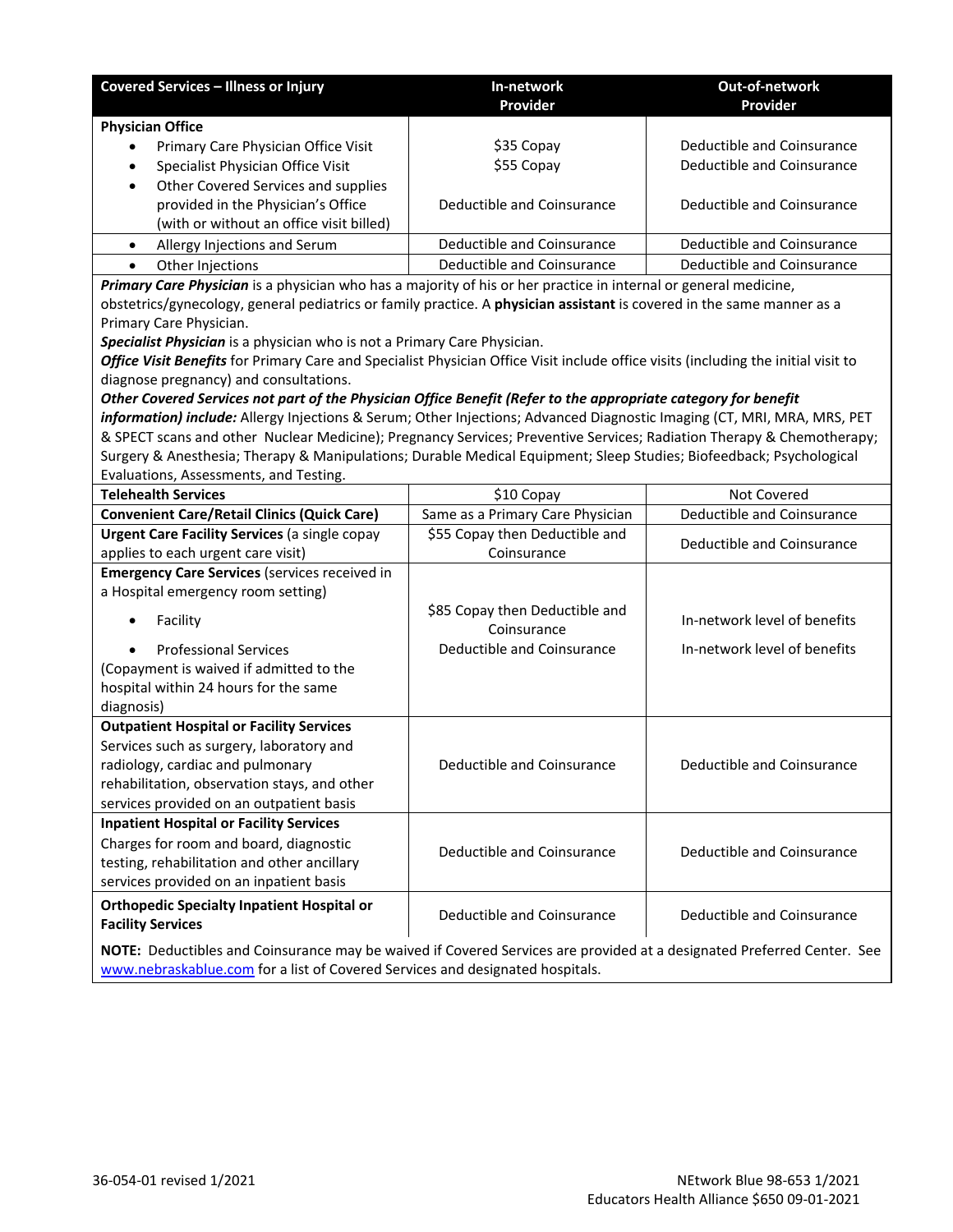| <b>Preventive Services</b>                                                                                                                                               | In-network                 | <b>Out-of-network</b>      |
|--------------------------------------------------------------------------------------------------------------------------------------------------------------------------|----------------------------|----------------------------|
|                                                                                                                                                                          | Provider                   | Provider                   |
| <b>Preventive Services</b>                                                                                                                                               |                            |                            |
| Affordable Care Act (ACA) required<br>$\bullet$<br>preventive services (may be subject to<br>limits that include, but are not limited<br>to, age, gender, and frequency) | Plan Pays 100%             | Deductible and Coinsurance |
| ACA required covered preventive<br>services (outside of limits)                                                                                                          | Deductible and Coinsurance | Deductible and Coinsurance |
| Other covered preventive services not<br>required by ACA                                                                                                                 | Plan Pays 100%             | Deductible and Coinsurance |
| <b>Immunizations</b>                                                                                                                                                     |                            |                            |
| Pediatric (up to age 7)<br>$\bullet$                                                                                                                                     | Plan Pays 100%             | Coinsurance                |
| Age 7 and older                                                                                                                                                          | Plan Pays 100%             | Deductible and Coinsurance |
| Related to an illness                                                                                                                                                    | Same as any other illness  | Same as any other illness  |

| <b>Mental Illness and/or Substance Dependence</b><br>and Abuse Covered Services                                                                     | In-network<br>Provider                                   | <b>Out-of-network</b><br>Provider                            |
|-----------------------------------------------------------------------------------------------------------------------------------------------------|----------------------------------------------------------|--------------------------------------------------------------|
| <b>Inpatient Services</b>                                                                                                                           | Deductible and Coinsurance                               | Deductible and Coinsurance                                   |
| <b>Outpatient Services</b>                                                                                                                          |                                                          |                                                              |
| Office Visit                                                                                                                                        | Plan Pays 100%                                           | Deductible and Coinsurance                                   |
| <b>Telehealth Services</b>                                                                                                                          | Deductible and Coinsurance                               | Not Covered                                                  |
| All Other Outpatient Items & Services                                                                                                               | Deductible and Coinsurance                               | Deductible and Coinsurance                                   |
| <b>Emergency Care Services (services received in</b><br>a Hospital emergency room setting)<br>Facility<br><b>Professional Services</b><br>$\bullet$ | Deductible and Coinsurance<br>Deductible and Coinsurance | In-network level of benefits<br>In-network level of benefits |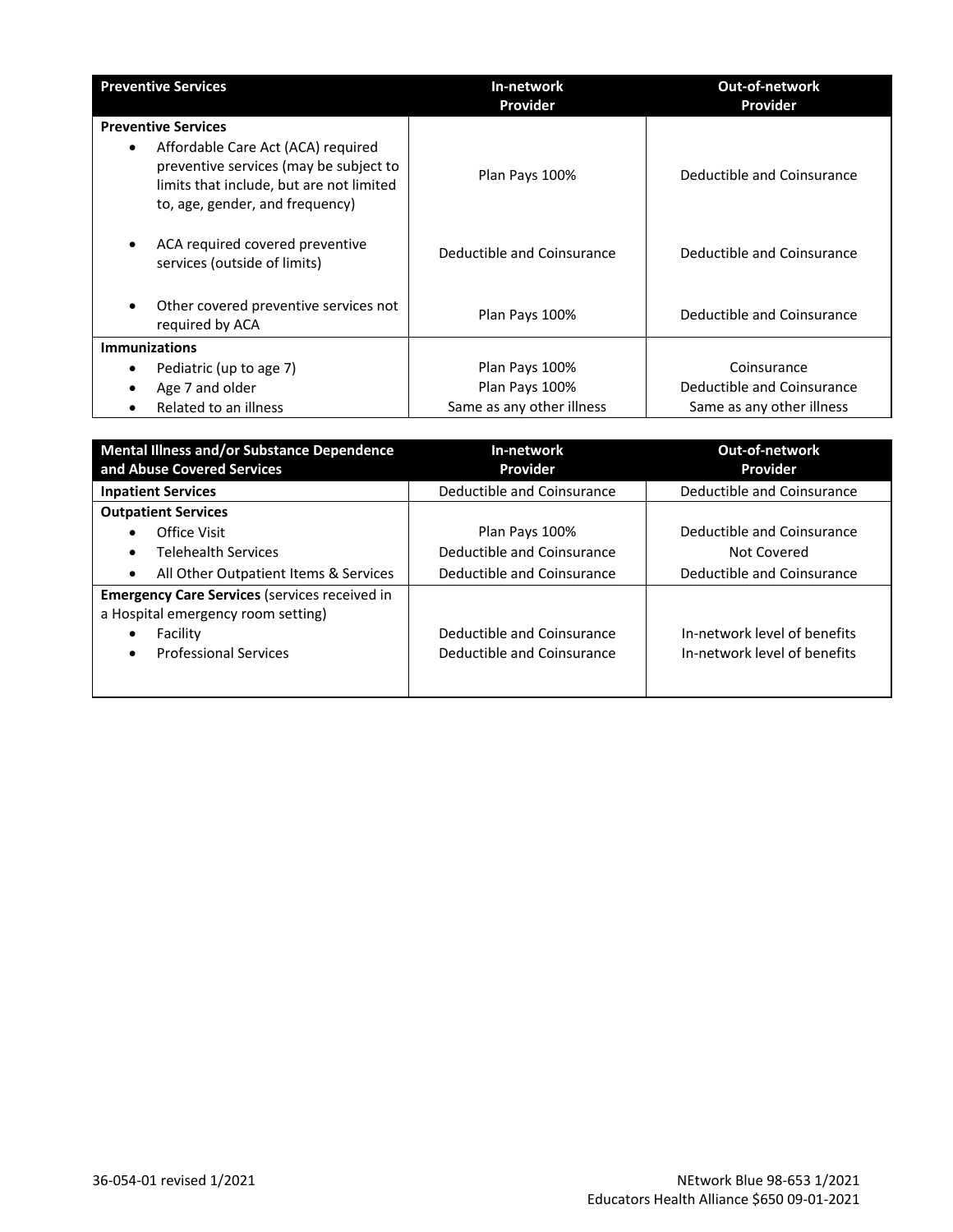| Other Covered Services - Illness or Injury                                                                                                                                                                        | In-network<br>Provider     | Out-of-network<br>Provider                                                             |
|-------------------------------------------------------------------------------------------------------------------------------------------------------------------------------------------------------------------|----------------------------|----------------------------------------------------------------------------------------|
| Acupuncture                                                                                                                                                                                                       | Not Covered                | Not Covered                                                                            |
| Advanced Diagnostic Imaging (CT, MRI, MRA,<br>MRS, PET & SPECT scans and other Nuclear<br>Medicine)                                                                                                               | Deductible and Coinsurance | Deductible and Coinsurance                                                             |
| Ambulance (to the nearest facility for<br>appropriate care)<br><b>Ground Ambulance</b>                                                                                                                            | Deductible and Coinsurance | In-network level of benefits                                                           |
| Air Ambulance                                                                                                                                                                                                     | Deductible and Coinsurance | Deductible and Coinsurance<br>(In-network level of benefits if due<br>to an emergency) |
| <b>Autism Spectrum Disorder</b>                                                                                                                                                                                   | Same as mental illness     | Same as mental illness                                                                 |
| <b>Biofeedback</b>                                                                                                                                                                                                | Deductible and Coinsurance | Deductible and Coinsurance                                                             |
| <b>Bone Anchored Hearing Aids and Cochlear</b><br><b>Implants</b>                                                                                                                                                 | Deductible and Coinsurance | Deductible and Coinsurance                                                             |
| <b>Dermatological Services</b>                                                                                                                                                                                    | Same as any other illness  | Same as any other illness                                                              |
| <b>Diabetic Services</b><br>Services include education, self-management<br>training, podiatric appliances and equipment.                                                                                          | Deductible and Coinsurance | Deductible and Coinsurance                                                             |
| <b>Durable Medical Equipment and Supplies</b><br>(including Prosthetics)<br>(rental or purchase, whichever is least costly;<br>rental shall not exceed the cost of purchasing)                                    | Deductible and Coinsurance | Deductible and Coinsurance                                                             |
| <b>Eye Glasses or Contact Lenses</b><br>Only covered if required because of a change<br>in prescription as a result of intraocular<br>surgery or ocular injury (must be within 12<br>months of surgery or injury) | Deductible and Coinsurance | Deductible and Coinsurance                                                             |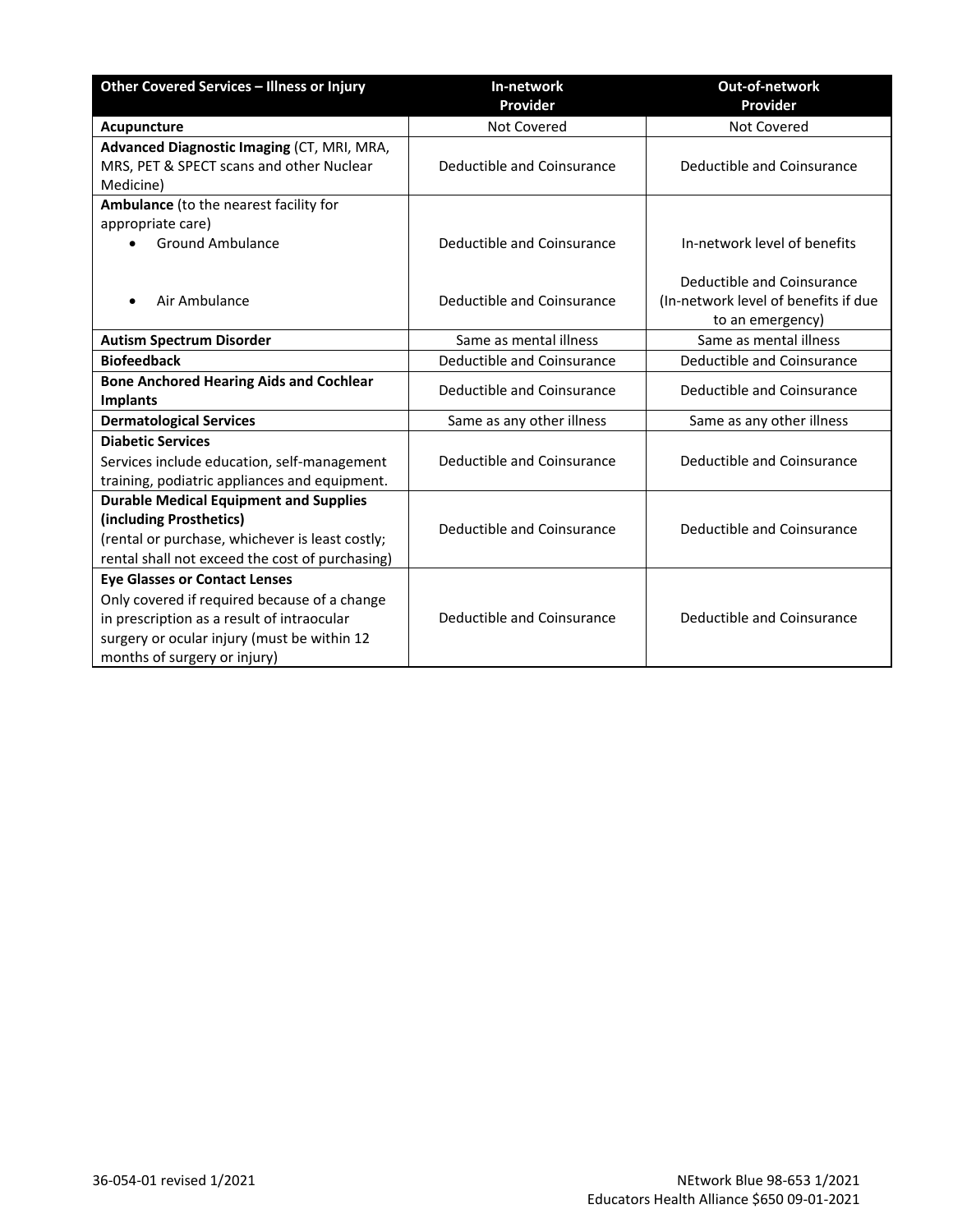| Other Covered Services - Illness or Injury                              | In-network                                | Out-of-network                            |
|-------------------------------------------------------------------------|-------------------------------------------|-------------------------------------------|
|                                                                         | Provider                                  | Provider                                  |
| Hearing Aids (up to age 19 limited to \$3,000<br>every 48 months)       | Same as any other illness                 | Same as any other illness                 |
| Home Health Aide, Skilled Nursing and                                   |                                           |                                           |
| <b>Respiratory Care</b>                                                 |                                           |                                           |
| Home Health Aide (limited to 60 days<br>$\bullet$<br>per Calendar Year) | Deductible and Coinsurance                | Deductible and Coinsurance                |
| Skilled Nursing Care (limited to 8<br>٠<br>hours per day)               | Deductible and Coinsurance                | Deductible and Coinsurance                |
| Respiratory Care (limited to 60 days<br>$\bullet$<br>per Calendar Year) | Deductible and Coinsurance                | Deductible and Coinsurance                |
| <b>Home Infusion Therapy</b>                                            | Deductible and Coinsurance                | Deductible and Coinsurance                |
| <b>Hospice Services</b>                                                 | <b>Deductible and Coinsurance</b>         | Deductible and Coinsurance                |
| <b>Independent Laboratory</b>                                           |                                           |                                           |
| Diagnostic                                                              | Deductible and Coinsurance                | In-network level of benefits              |
|                                                                         | Same as Preventive Services In-           | Same as Preventive Services In-           |
| Preventive                                                              | network level of benefits                 | network level of benefits                 |
| Infertility                                                             |                                           |                                           |
| $\bullet$<br>Services to diagnose                                       | Same as any other illness                 | Same as any other illness                 |
| Treatment to promote fertility<br>$\bullet$                             | <b>Not Covered</b>                        | Not Covered                               |
| <b>Nicotine Addiction</b>                                               |                                           |                                           |
| Medical services and therapy<br>$\bullet$                               | Same as Substance Dependence<br>and Abuse | Same as Substance Dependence<br>and Abuse |
| Nicotine addiction classes &                                            |                                           |                                           |
| alternative therapy, such as                                            | <b>Not Covered</b>                        | <b>Not Covered</b>                        |
| acupuncture                                                             |                                           |                                           |
| <b>Obesity</b>                                                          |                                           |                                           |
| Non-surgical treatment                                                  | <b>Not Covered</b>                        | Not Covered                               |
| <b>Surgical Treatment</b>                                               | Not Covered                               | Not Covered                               |
| <b>Oral Surgery and Dentistry</b>                                       |                                           |                                           |
| Services such as impacted wisdom teeth,                                 |                                           |                                           |
| incision and drainage abscesses, excision of                            |                                           |                                           |
| tumors and cysts and bone grafts to the jaw.                            | Deductible and Coinsurance                | Deductible and Coinsurance                |
| Dental treatment when due to an accidental                              |                                           |                                           |
| injury to naturally healthy teeth (treatment                            |                                           |                                           |
| related to accidents must be provided within                            |                                           |                                           |
| 12 months of the date of injury).                                       |                                           |                                           |
| <b>Organ and Tissue Transplantation</b>                                 | <b>Deductible and Coinsurance</b>         | Deductible and Coinsurance                |
| <b>Ostomy Supplies</b>                                                  | Deductible and Coinsurance                | Deductible and Coinsurance                |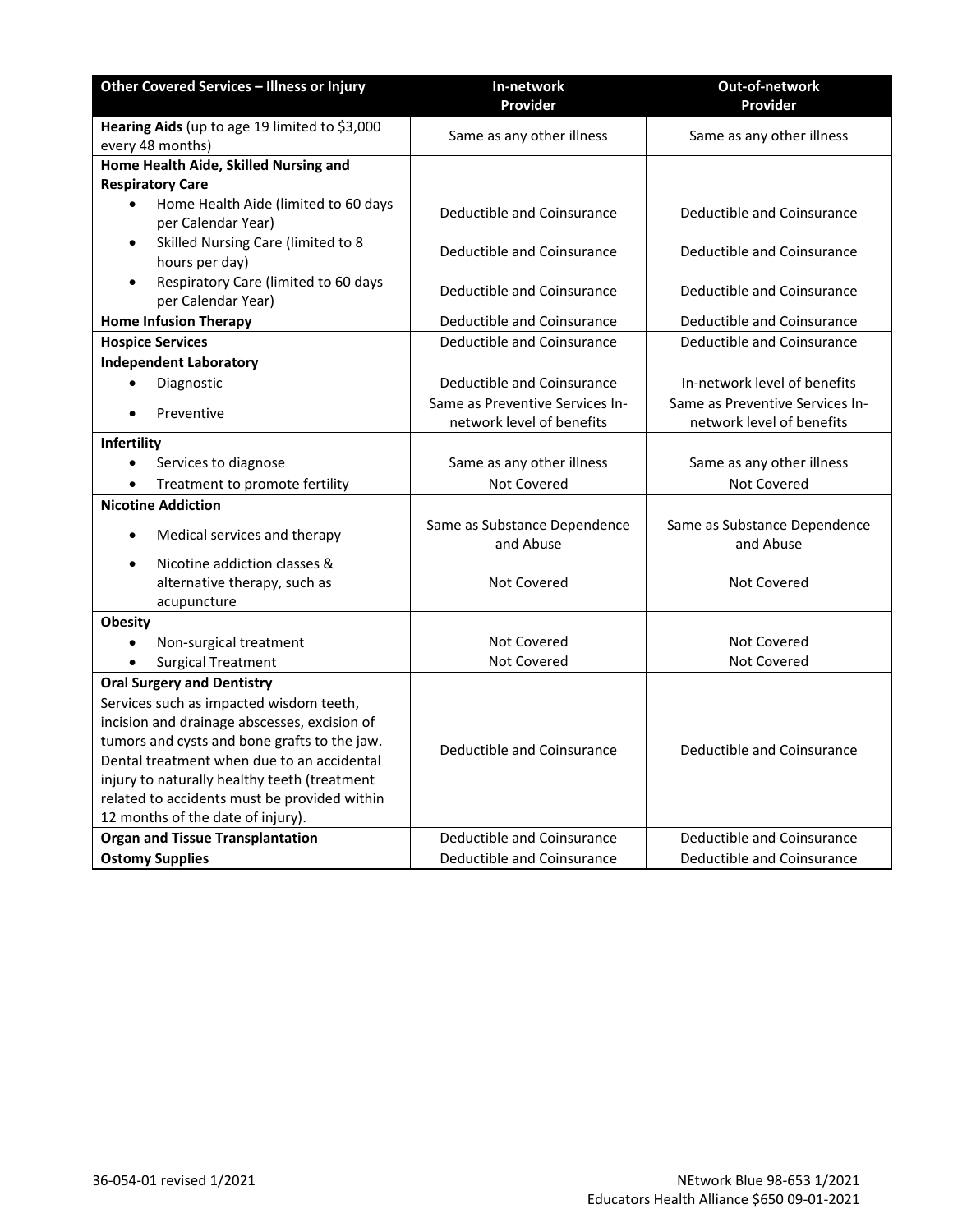| Other Covered Services - Illness or Injury                                                                                                                                                                                                                                                                                                                             | In-network<br>Provider     | Out-of-network<br>Provider |
|------------------------------------------------------------------------------------------------------------------------------------------------------------------------------------------------------------------------------------------------------------------------------------------------------------------------------------------------------------------------|----------------------------|----------------------------|
| <b>Physician Professional Services</b><br>Inpatient and Outpatient services, such as,<br>surgery, surgical assistant, anesthesia,                                                                                                                                                                                                                                      |                            |                            |
| inpatient hospital visits and other non-surgical<br>services                                                                                                                                                                                                                                                                                                           | Deductible and Coinsurance | Deductible and Coinsurance |
| <b>Pregnancy, Maternity and Newborn Care</b><br>Pregnancy and maternity (Payment for<br>$\bullet$<br>prenatal and postnatal care is included<br>in the payment for the delivery)                                                                                                                                                                                       | Deductible and Coinsurance | Deductible and Coinsurance |
| Newborn care<br>NOTE: Newborns are covered at birth, subject to the plan's enrollment provisions.                                                                                                                                                                                                                                                                      | Deductible and Coinsurance | Deductible and Coinsurance |
| <b>Radiation Therapy and Chemotherapy</b>                                                                                                                                                                                                                                                                                                                              | Deductible and Coinsurance | Deductible and Coinsurance |
| Radiology (x-ray) Services and other<br><b>Diagnostic Test</b>                                                                                                                                                                                                                                                                                                         | Deductible and Coinsurance | Deductible and Coinsurance |
| <b>Rehabilitation Services - Inpatient Facility</b>                                                                                                                                                                                                                                                                                                                    | Deductible and Coinsurance | Deductible and Coinsurance |
| <b>Rehabilitation Services</b><br>Cardiac rehabilitation (limited to 18<br>sessions per diagnosis)                                                                                                                                                                                                                                                                     | Deductible and Coinsurance | Deductible and Coinsurance |
| Pulmonary Rehabilitation (Chronic<br>٠<br>lung disease is limited to 18 sessions<br>per diagnosis, not to exceed 18<br>sessions per Calendar Year. Lung,<br>heart-lung transplants and lung<br>volume are limited to 18 sessions<br>following referral and prior to surgery<br>plus 18 sessions within six months of<br>discharge from hospital following<br>surgery.) | Deductible and Coinsurance | Deductible and Coinsurance |
| <b>Renal Dialysis</b>                                                                                                                                                                                                                                                                                                                                                  | Deductible and Coinsurance | Deductible and Coinsurance |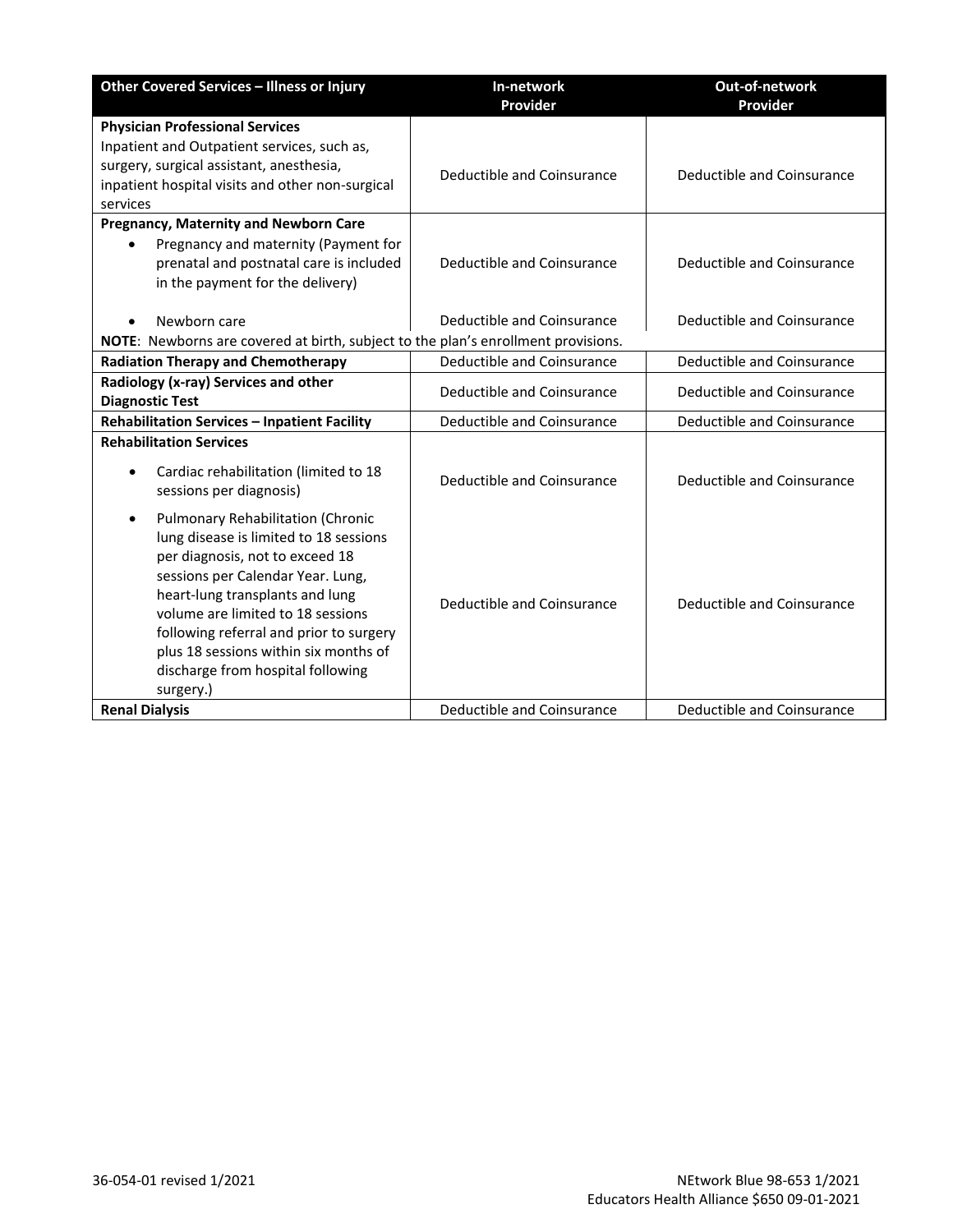| Other Covered Services - Illness or Injury                                                                                                              | In-network                    | Out-of-network                |
|---------------------------------------------------------------------------------------------------------------------------------------------------------|-------------------------------|-------------------------------|
|                                                                                                                                                         | Provider                      | Provider                      |
| <b>Sexual Dysfunction</b>                                                                                                                               | Not Covered                   | Not Covered                   |
| <b>Skilled Nursing Facility</b>                                                                                                                         | Deductible and Coinsurance    | Deductible and Coinsurance    |
| (limited to 60 days per Calendar Year)                                                                                                                  |                               |                               |
| <b>Sleep Studies</b>                                                                                                                                    | Deductible and Coinsurance    | Deductible and Coinsurance    |
| <b>Temporomandibular and Craniomandibular</b><br><b>Joint Disorder</b>                                                                                  | Deductible and Coinsurance    | Deductible and Coinsurance    |
| <b>Therapy &amp; Manipulations</b>                                                                                                                      |                               |                               |
| Physical, occupational or speech<br>therapy services, chiropractic or<br>osteopathic physiotherapy (combined<br>limit to 60 sessions per Calendar Year) | Deductible and Coinsurance    | Deductible and Coinsurance    |
| Chiropractic or osteopathic<br>$\bullet$<br>manipulative treatments or<br>adjustments (combined limit to 30<br>sessions per Calendar Year)              | Deductible and Coinsurance    | Deductible and Coinsurance    |
| <b>Vision Exams</b>                                                                                                                                     |                               |                               |
| Diagnostic (to diagnose an illness)                                                                                                                     | See Physician Office Services | See Physician Office Services |
| Preventive (routine exam including<br>$\bullet$<br>refraction)                                                                                          | Not Covered                   | Not Covered                   |
| <b>Wigs</b>                                                                                                                                             | Not Covered                   | Not Covered                   |
| <b>All Other Covered Services</b>                                                                                                                       | Deductible and Coinsurance    | Deductible and Coinsurance    |